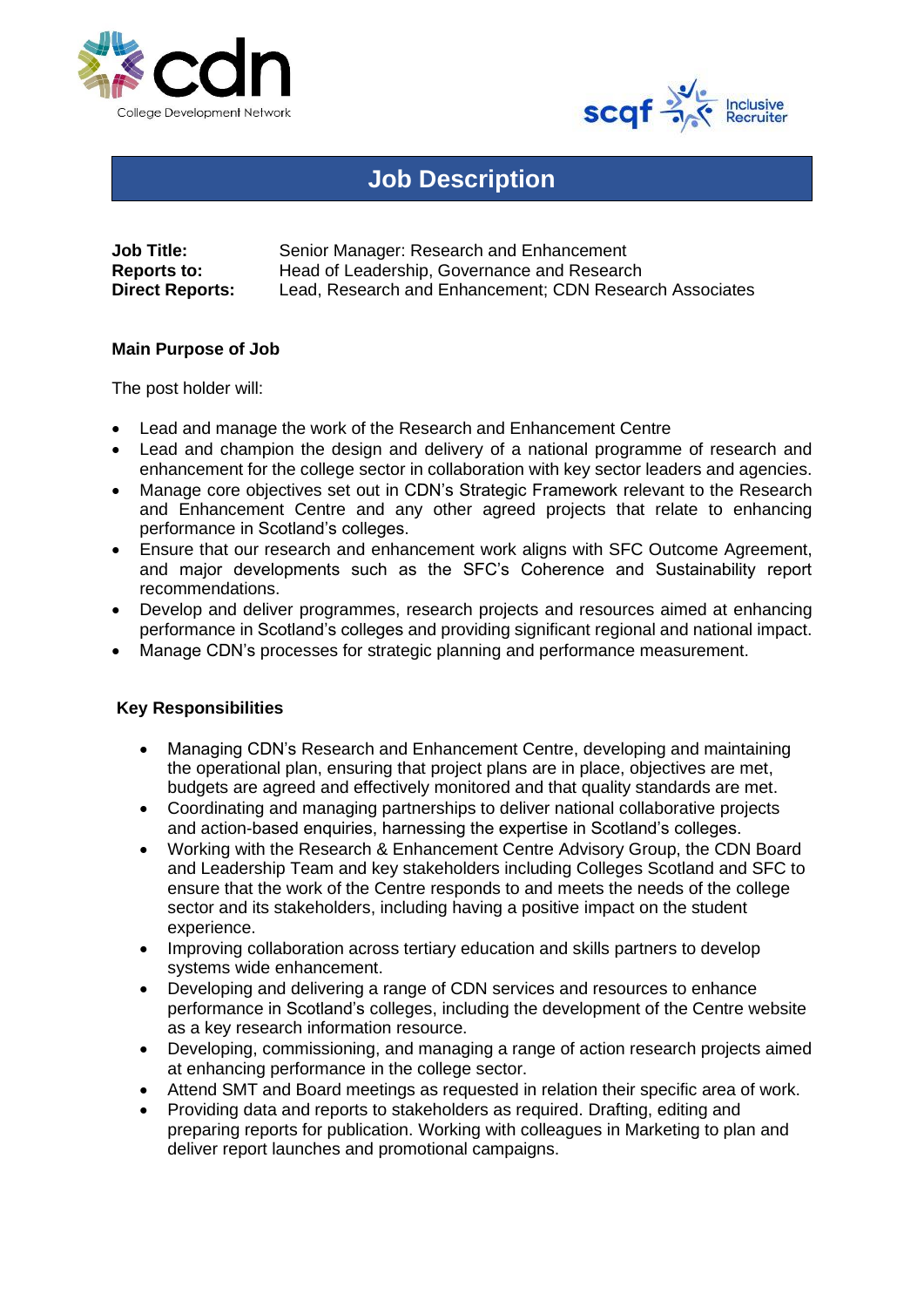



- Contributing to the achievement of CDNs income generating strategy by establishing the CDN Research and Enhancement Centre as a credible service provider, seeking out commercial research opportunities and/or securing additional sources of funding.
- Working closely with colleges and stakeholders to identify development needs across Scotland's colleges and design approaches to meet these needs.
- Ensuring best practice is shared across the sector via the services and support CDN provides.
- Forging strong, collaborative relationships with a diverse network of senior stakeholders spanning Scotland's colleges and universities, partner agencies, and government.
- Representing CDN and the sector on key forums, steering groups and short life working groups as required.
- Managing CDN's processes for strategic planning including collation of horizon scanning and market research, creating meaningful data narratives and providing analytical reports to support future planning.
- Managing CDN's processes for performance measurement including the development and maintenance of the strategic objectives dashboard, quarterly and annual progress reports to the Board, and providing qualitative/quantitative data analysis to key stakeholders, both internal and external, to support business decision making. Supporting the review and ongoing development of KPIs, and the preparation of strategic planning documents

In addition, the post-holder will have other duties and responsibilities which will enable CDN to fulfil its objectives.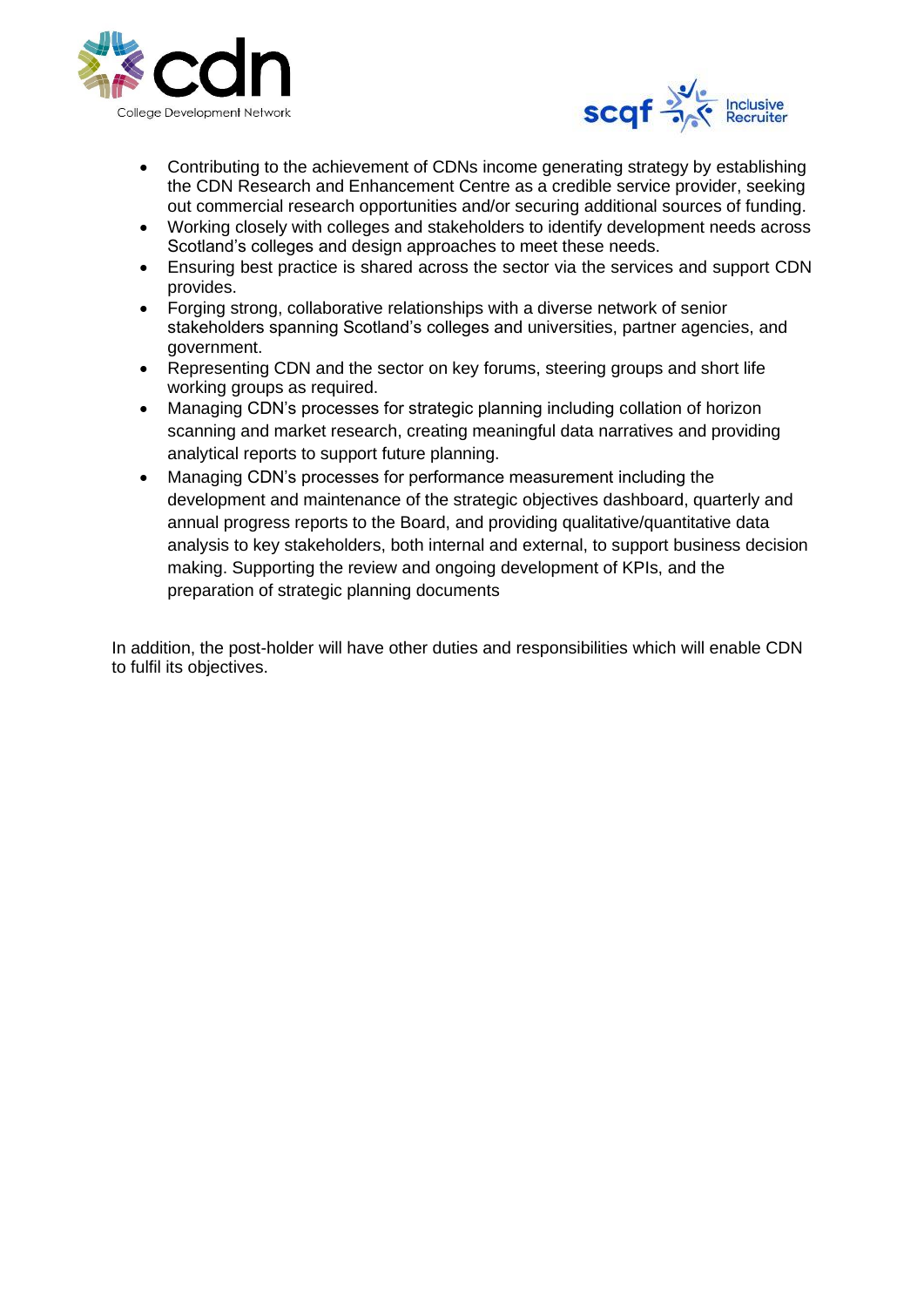



## **Person Specification**

| <b>Qualifications</b> | Qualification equivalent to SCQF Level 10 (honours degree).<br>٠<br>Evidence of a commitment to professional learning<br>٠                                                                                                                                                                                                                                                                                                                                                                                                                                                                                                                                                                                                                                               |
|-----------------------|--------------------------------------------------------------------------------------------------------------------------------------------------------------------------------------------------------------------------------------------------------------------------------------------------------------------------------------------------------------------------------------------------------------------------------------------------------------------------------------------------------------------------------------------------------------------------------------------------------------------------------------------------------------------------------------------------------------------------------------------------------------------------|
| <b>Experience</b>     | Demonstrated ability to lead complicated, fast-moving, multi-partner<br>$\bullet$<br>regional and/or national projects and interdisciplinary teams in the<br>education sector.<br>Experience of developing and implementing strategies, whilst<br>٠<br>continually managing and improving services in an educational<br>context.<br>Experience of working in collaboration with internal and external<br>٠<br>stakeholders to deliver improved services and performance<br>Successfully<br>leading and managing budgets<br>and<br>income<br>٠<br>generation.<br>Recent experience of leading and managing teams<br>and<br>$\bullet$<br>performance management<br>Experience of board-level reporting including the preparation of<br>$\bullet$<br>reports and proposals. |
| <b>Knowledge</b>      | Working effectively with colleagues from a range of teams<br>Scotland's tertiary education sector<br>$\bullet$<br>Strategic planning and reporting<br>٠<br>Professional adult training and development<br>$\bullet$<br>Project management<br>$\bullet$<br>Performance management<br>$\bullet$<br>Processes that ensure quality standards are developed/maintained<br>$\bullet$<br>Supporting corporate governance<br>$\bullet$<br>Teaching and curriculum development (desirable)<br>$\bullet$                                                                                                                                                                                                                                                                           |
| <b>Key Skills</b>     | <b>Excellent presentation skills</b><br>$\bullet$<br>Excellent written and verbal communication skills<br>$\bullet$<br>Excellent planning and organising skills<br>٠<br>Strong negotiating and influencing skills<br>$\bullet$<br>Excellent team working skills<br>$\bullet$<br>Strong management skills<br>$\bullet$<br>Ability to translate strategy/intentions into deliverable activity/work<br>$\bullet$<br>Strong networking ability<br>Effective problem solver<br>$\bullet$<br>Ability to lead the sourcing and generation of commercial income<br>٠                                                                                                                                                                                                             |
| <b>Qualities</b>      | Thrive in a learning environment<br>٠<br>Passionate about colleges<br>٠<br>Passionate about enhancing performance<br>٠<br>Ability to work flexibly and effectively respond to changes<br>$\bullet$<br>Works effectively on a range of projects concurrently<br>٠<br>Diplomatic and practices empathy<br>٠<br>Solutions focused and a strategic thinker<br>Collaborative<br>People focused<br>Outcome and customer focused                                                                                                                                                                                                                                                                                                                                                |